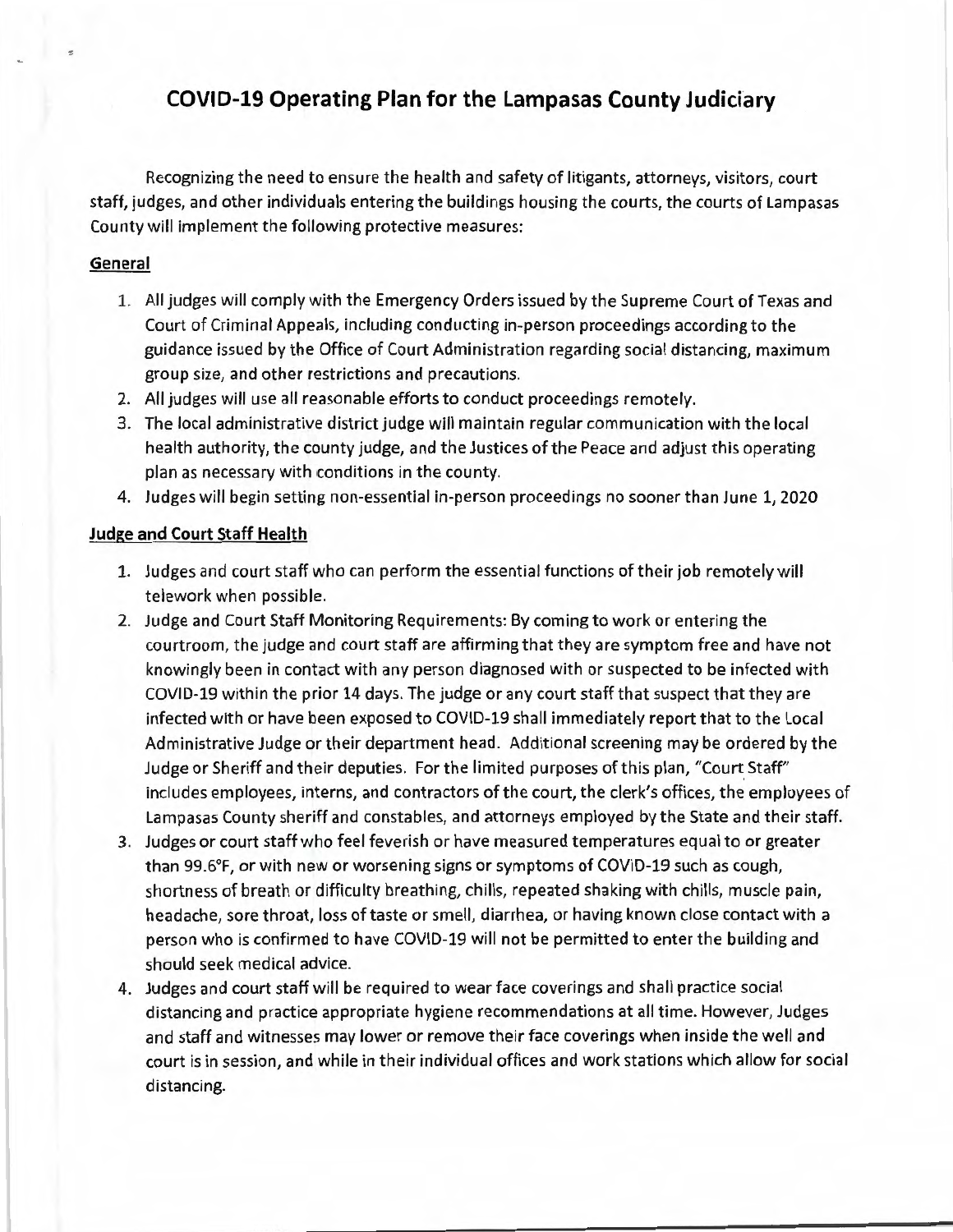5. Protective Measures: Any one may alert the court or law enforcement officers attending court to any person in the courtroom who appears to be ill or complaining of symptoms. On a regular hourly basis, the Judge and all court staff shall wash their hands or apply hand sanitizer. Disinfectant wipes will be available to wipe surfaces in the working areas of the of the court and all such areas will be wiped down by the person working in that area when they leave the courtroom.

## **Scheduling**

1. The following court schedule directives are established to reduce occupancy in the court building: No docket or court hearing will be scheduled in the courthouse while any other court or meeting is taking place in the courthouse. Hearing and appearances will be scheduled throughout the day with specific times to start. A separate docket will be scheduled for detained person to minimize exposure of inmates and jail staff.

## **Vulnerable Populations**

- 1. Individuals who are over age 65 and individuals with serious underlying health conditions, such as high blood pressure, chronic lung disease, diabetes, obesity, asthma, and those whose immune systems are compromised such as by chemotherapy for cancer or other conditions requiring such therapy are considered to be vulnerable populations.
- 2. Each judge will include information on orders setting hearings, dockets notices, and in other communications notifying individuals who are in vulnerable populations of the ability to contact the court to identify themselves as a vulnerable individual and receive accommodations. A notice with this information will be posted on the courts' websites and in conspicuous locations around the court building.
- 3. Vulnerable populations who are scheduled for court will be accommodated by being scheduled as the first setting of the day or the first setting following lunch breaks.

# **Social Distancing**

- 1. All persons not from the same household who are permitted in the court building will be required to maintain adequate social distancing of at least 6 feet.
- 2. No more than two individuals not from the same household will be permitted in the elevator vestibule or elevator. If more than one individual from the same household is in the elevator vestibule or elevator, no other individuals will be permitted in the elevator vestibule or elevator. Signs will be posted at the vestibules.
- 3. Each public restroom has the maximum capacity of two (2). Posted on each restroom door.
- 4. Only the east courtroom door will be used to enter the second-floor courtroom. The west door will be an exit only. Individuals needing to use the elevator will be allowed to exit the east door.
- 5. No loitering will be permitted in hallways and landings.

**Gallery**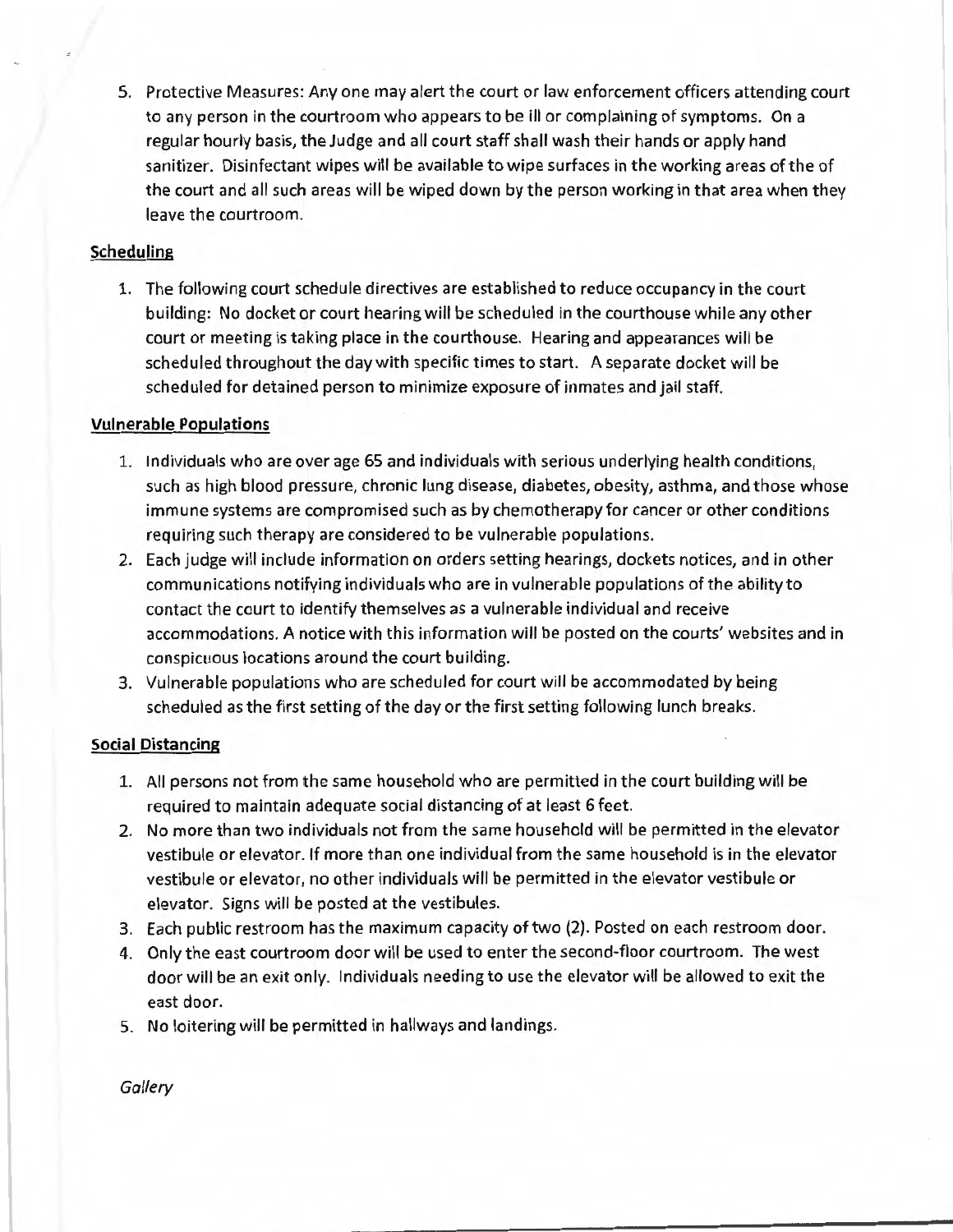- 6. The maximum number of persons permitted in the gallery of the second floor courtroom is 24 and the maximum number of persons permitted in the gallery of the first floor courtroom and each justice of the peace courtrooms is 6. The maximum number is posted. The maximum capacity of the courtroom will be monitored and enforced by court staff.
- 7. The gallery of the courtroom has been marked to identify appropriate social distancing in the seating. Seating is limited to every other row with seats folded and tied of the unused rows.

## Well

8. In each courtroom, the counsel tables, witness stand, judge's bench, and clerk, court reporter, and bailiff seating have been arranged in such a way so that there is social distancing of at least 6 feet between each space. No loitering in the well of the courtroom will be permitted.

## **Hygiene**

- 1. Hand sanitizer dispensers have been placed throughout the court building.
- 2. Tissues have been placed near the door of the courtroom, at counsel tables, at the witness stand, and on the judges' benches.
- 3. The Department of State Health Service's "Stop the Spread of Germs Flyer" has been posted in multiple locations on each floor of the court building.

## **Screening**

- 1. When individuals attempt to enter the court building, they will be instructed by signage to self-screen with directions to NOT enter the building if they are feeling feverish; have a cough, shortness of breath, or difficulty breathing; or have been in close contact with a person who is confirmed to have COVID-19.
- 2. When individuals attempt to enter the courtroom, the Sheriff or his designee (at their discretion will use an infrared thermometer to determine the temperature of the individual. Individuals whose temperature equals or exceeds 100.0°F or declines to submit to having their temperature taken will be directed to leave the court building.
- 3. Inmates being transported from the jail to the court building will be screened for symptoms of COVID-19 and have their temperature taken prior to transport. Inmates with symptoms or a temperature equal to or above 99.6°F will not be transported to the court building.
- 4. Staff who are screening individuals entering the court building will be provided personal protective equipment, including a facemask and shield, hand sanitizer, and gloves to be used at their discretion.

# **Face Coverings**

- 1. All individuals entering the court building will be required to wear face coverings at all times.
- 2. Individuals will be encouraged to bring cloth face coverings with them, but if the individual does not have a cloth face covering, a disposable face mask will be provided.